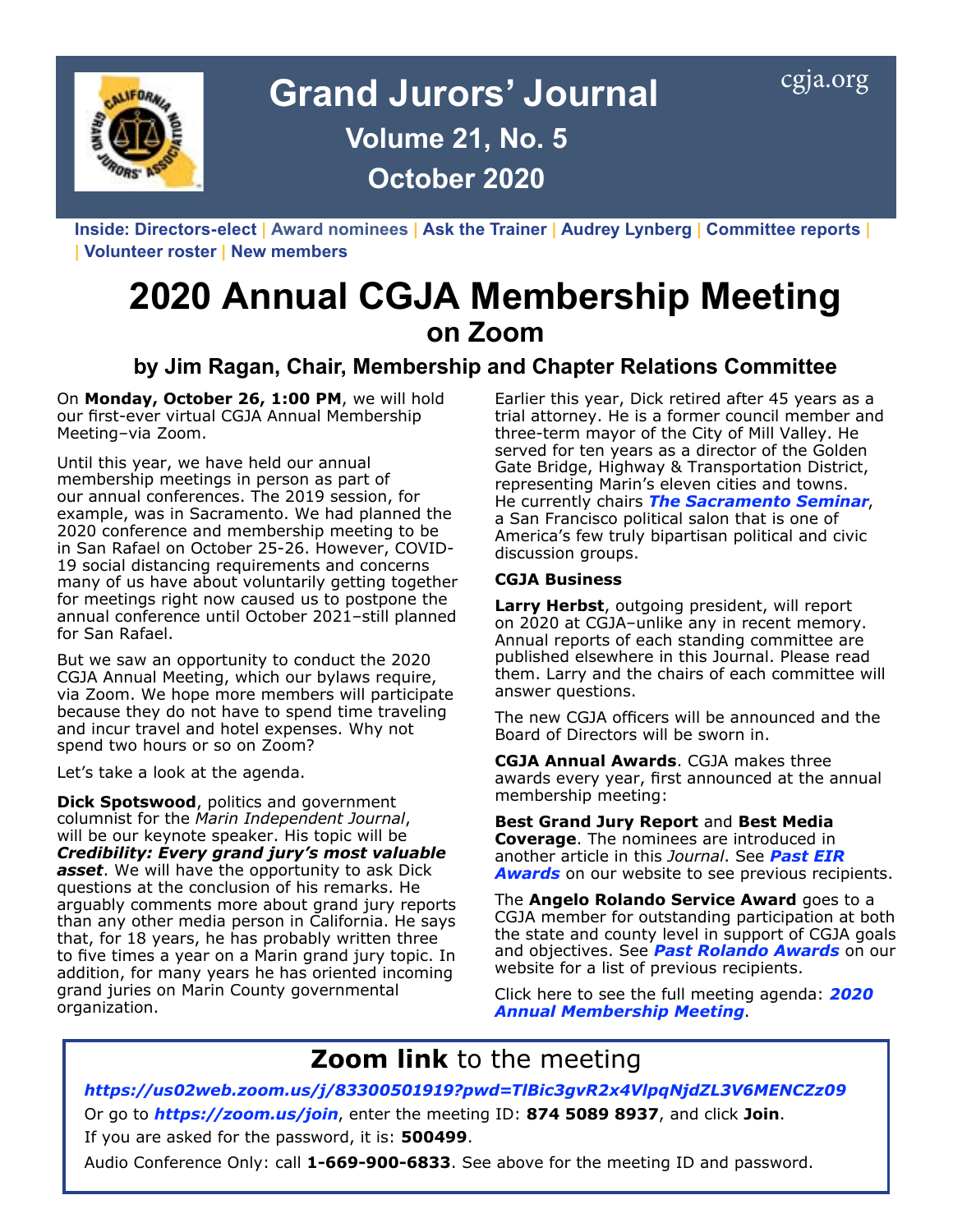## **CGJA 2020 Director Election Results**

The Nominations-Elections Committee established the 2020 Tellers Committee to verify and count all ballots cast in CGJA's 2020 election for directors. Verification is based on the member being in good standing and voting in the proper region.

The 2020 Tellers Committee members were Judi Lazenby, Nell Griscom and Kris Desmond of the Santa Cruz CGJA Chapter. The Tellers Committee received a total of 96 valid, digital ballots and 2 mail-in ballots. The results for each region are shown below.





Jim Ragan, South

**Votes Cast**

**North**



### Ron Zurek, South **Bouth** Bob Finlayson, Central **South** 24 Ron Zurek 23 Jim Ragan 1 Birgit Sale (write-in)

21 Bernadette Cheyne 20 Shirley Boracci 7 Lynn Plew

### **Central**

38 Robert Finlayson 33 Barbara Sommer



Bernadette Cheyne, North



Barbara Sommer, Central



Shirley Boracci, North

All approved board meeting minutes are available on the CGJA **[website](https://cgja.org/board-minutes)**.

We encourage members to attend meetings of the board of directors. They are held on the fourth Tuesday of the month via teleconferencing (no meetings in July and rarely in December). **[Read more](https://cgja.org/current-agenda).**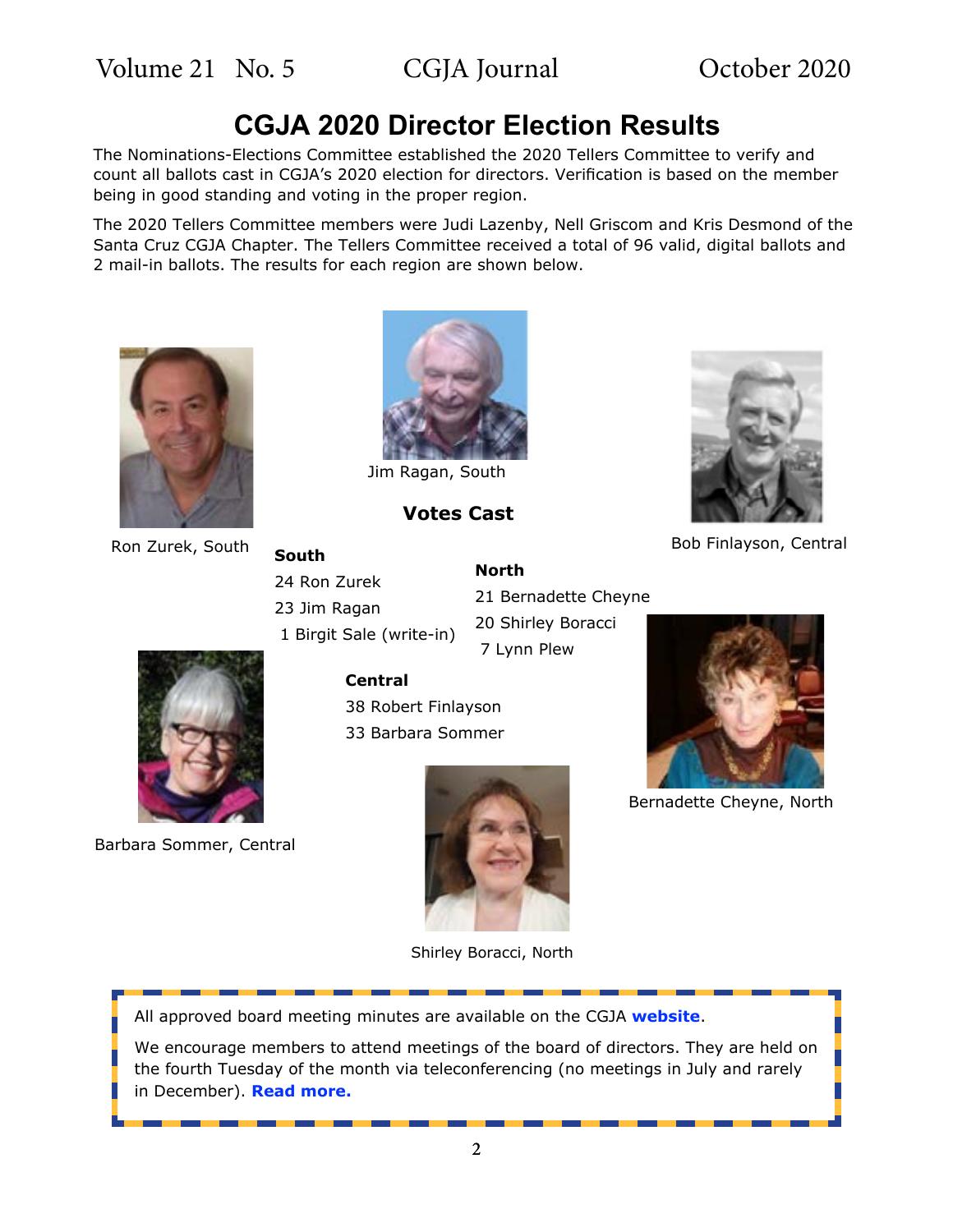$\overline{\phantom{a}}$  , where the contract of the contract of the contract of the contract of the contract of the contract of the contract of the contract of the contract of the contract of the contract of the contract of the contr

## **Nominations for CGJA's Excellence in Reporting Awards**

### **by Barbara Sommer, EIR subcommittee chair**

Four nominations were submitted for CGJA's **Best Grand Jury Report** award. Two were submitted for the **Best News Media Reporting** award. The five-member EIR subcommittee of the CGJA Awards Committee has rated them. The evaluation criteria can be viewed on our **[website](http://cgja.org/excellence-reporting-award)**. The winners will be announced at the **[annual membership meeting](https://cgja.org/annual-conference)** on October 26. We introduce the nominees here so that you can see how meritorious all are.

### **BEST GRAND JURY REPORT**

#### **ALAMEDA** (2019-20) *Oakland 9[-1-1 Communications Center – A Center in Crisis](http://grandjury.acgov.org/grandjury-assets/docs/2019-2020/Oakland911.pdf)*

Despite agency reports of problems in 2017 and 2018, the grand jury found continuing and lengthy delays in the City of Oakland's emergency response system. These were largely related to understaffing and funding.

#### **MARIN** (2018-19) *[Wildfire Preparedness: A New Approach](https://www.marincounty.org/depts/gj/reports-and-responses/reports-responses/2018-19/wildfire-preparedness-a-new-approach)*

The report focused on four aspects related to wildfire danger – vegetation management, educating the public, alerts and evacuation. As a result of their findings and recommendations, a joint powers authority funded by a ¼ cent sales tax was established to address these issues.

#### **SANTA CLARA** (2016-17) *[Justice Delayed: Why Does It Take So Long to Resolve Felonies](https://www.scscourt.org/court_divisions/civil/cgj/grand_jury_archive.shtml) [in Santa Clara County?](https://www.scscourt.org/court_divisions/civil/cgj/grand_jury_archive.shtml)*

Santa Clara County ranks last in resolving felony cases among the 49 California's counties reporting data. Addressing this issue, the report documents a "culture of complacency" and inadequate data management systems across multiple agencies including the district attorney's office, public defender's office, San Jose police, the crime laboratory and the medical examinercoroner.

#### **SONOMA** (2018-19) *[Will There Be Water After an Earthquake?](http://sonoma.courts.ca.gov/sites/all/assets/pdfs/general-info/grand-jury/2018-2019/WaterReport.pdf)*

The grand jury investigated plans and resources that are in place in the event of a major earthquake, to provide drinking water to residents of the county who receive water from Sonoma Water (over 600,000 customers). They recommended several steps to the agency related to earthquake preparedness.

### **BEST NEWS MEDIA REPORTING**

#### **MARIN** *Point Reyes Light* for its coverage of *[Wildfire Preparedness: A New Approach](https://www.marincounty.org/depts/gj/reports-and-responses/reports-responses/2018-19/wildfire-preparedness-a-new-approach)*

The *Point Reyes Light* in West Marin gave the 2018-19 Marin County Grand Jury report excellent coverage. Although there was little coverage of the actual responses to recommendations, the process of establishing the Joint Powers Agency and approving the parcel tax had outstanding coverage.

**TUOLUMNE** Alex MacLean, reporter for *[The Union Democrat](https://www.uniondemocrat.com/)*, for his coverage of the 2017-18 Tuolumne County Grand Jury Report: *[Tuolumne County Economic Development Authority](https://www.tuolumnecounty.ca.gov/DocumentCenter/View/10852/GRAND_JURY_FINAL_REPORT-2017-2018)  (TCEDA)* (page 151).

Alex MacLean covered this report with at least 26 articles through May 2019 in *The Union Democrat* – from the report's release through many meetings that eventually led to Tuolumne County and the City of Sonora dissolving TCEDA. MacLean's articles were objective and thorough. He captured and reported on the substantial debate on the issues by the Tuolumne County Board of Supervisors, the Sonora City Council, the TCEDA Board and the highly interested public.

*The nomination materials are retained by the [subcommittee chair](mailto:basommer%40ucdavis.edu?subject=CGJA%20EIR). A nomination may be resubmitted in 2021 for reports and/or coverage dated 2016 or later (5-year window).*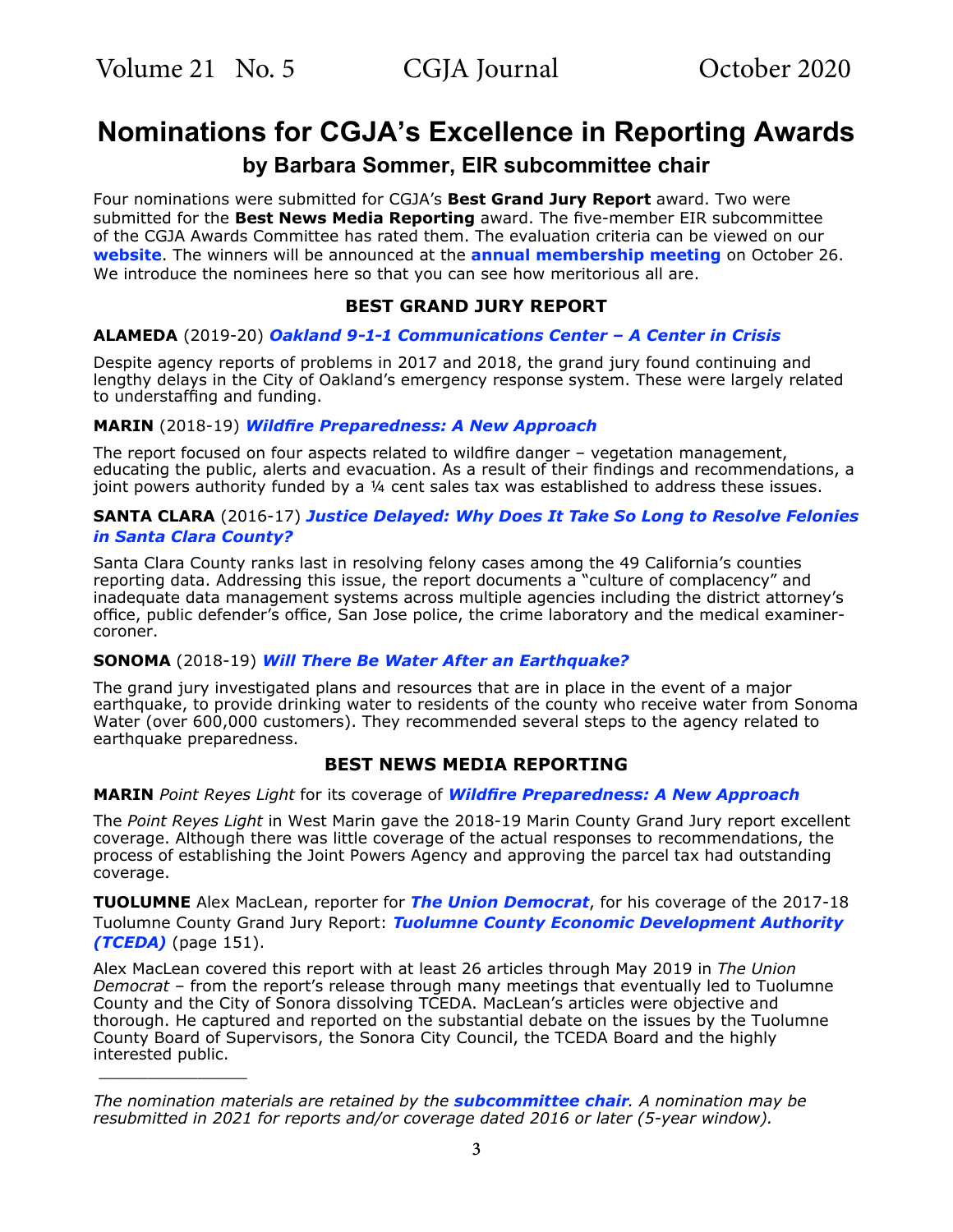# **Ask the Trainer by Marsha Caranci, CGJA Training Chair**



This regular column allows the CGJA training team to share with *Journal* readers our responses to questions we receive from grand jurors. Please remember: You may not take any response as legal advice; and you should contact your local legal advisor to answer any question that might divulge confidential information.

Please submit your questions to me at *[cgjatraining@cgja.org](mailto:cgjatraining%40cgja.org?subject=CGJA%20Training)*. Our response to your edited or redacted question might appear in a future edition of the *Journal*.

#### **Q. Our grand jury is conducting most of our business remotely. We have found that many officials and government employees are willing to be interviewed using teleconferencing, but we are concerned about ensuring the confidentiality of those interviews. How can we be sure that the interviewee is in a private room and will maintain confidentiality?**

**A.** After scheduling the remote interview, the grand jury will need to send a meeting invitation to the interviewee in advance, with log-in instructions if needed. The invitation should advise the interviewee that in order to protect confidentiality during the interview, the interviewee must be in a secure location where they will be alone and cannot be overheard.

As the interview begins, the grand jury's interview team should confirm that the interviewee is alone in a room where the interview will not be interrupted or overheard. The interviewee should be directed not to record the interview. The team may record it, as long as all participants agree, as required by state law.

Two or more jurors must participate at all times during the interview. They, too, must be in private rooms where they will be alone and not be interrupted or overheard.

The lead interviewer should read an admonition to the interviewee, directing them to keep confidential everything they learn during the interview. As the interview closes, the lead interviewer should remind the interviewee of the admonition and email a copy of it to them at the conclusion of the interview.

As the interview team prepares for a video interview, the jurors should decide on how the jurors other than the lead interviewer will ask questions during the interview – by raising their hands, or just interrupting?

### **Q. Has the Brown Act been modified at all to allow local government bodies to conduct their meetings remotely during the pandemic?**

**A.** Yes. In March, Governor Newsom issued executive orders related to the Brown Act. Order N-29-20 allows governing boards to hold meetings remotely from locations both within and outside the entity's service area. The board does not need to provide a physical location from which the public can observe the meeting and provide public comment as long as the public can do so by phone or computer. Board members do not need to reveal their remote locations.

The agenda notice must describe the means by which the public may observe the meeting and address the board. The board must advertise its procedure for swiftly resolving requests for reasonable ADA accommodations.

Order N-35-20 allows board members to receive simultaneous or serial updates from federal, state, or local officials related to a declared emergency, including a COVID emergency, but they may not discuss the information amongst themselves except at a Brown Act compliant meeting.

These orders will be in effect as long as social distancing recommendations are in place.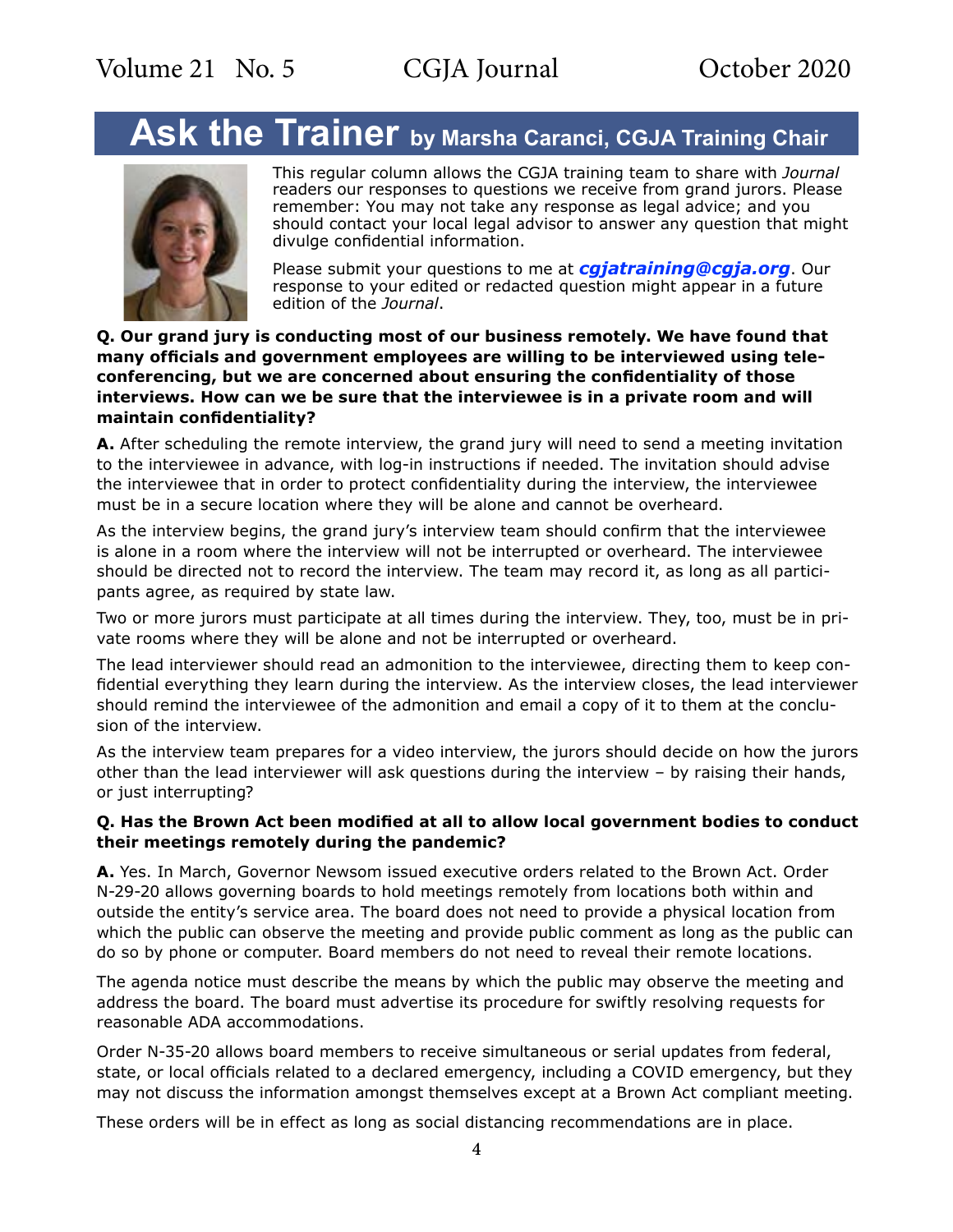# **Audrey Lynberg**

**by Jerry Lewi**

We friends and colleagues were saddened to learn of the death of one of CGJA's founders, Audrey Lynberg, on August 24, at age 91.

Audrey served on the 1993-1994 Los Angeles County Grand Jury. According to Jaclyn Tilly Hill, foreperson of that jury and a CGJA Lifetime Member, Audrey was a very effective juror, served on several committees, and had a very high degree of loyalty to her purpose and to her colleagues. That jury, for that time, had the highest number of high-profile cases, was an extremely diverse jury, had no dropouts during



the year, and survived the Northridge earthquake. Despite their record number of criminal cases, the jury conducted many civil investigations.

The best way to describe her contributions to CGJA is to quote from her own article printed in the October 2017 *Journal*: *The Life and Death of a CGJA Chapter*.

During 1994-1995 The California Grand Jurors Association had been divided into two regions and there was discussion in changing the organization to a 501(c)3 status. A committee was formed to study of the pros and cons of changing the organization from a  $501(c)$  4 to a  $501(c)$ 3 status, as the organization activities were mostly educational and it would allow a tax-exemption, and tax-deductible contribution.

In 1996, the CGJA constitution and bylaws were revised for the new 501(c)3 and approved by the organization at the Asilomar Conference, August 1997. In these bylaws, the California Grand Jurors' Association stated that Chapters could be formed in the counties with bylaws that were consistent with the CGJA Articles of Incorporation. In addition, the purpose statement of the organization was to establish a training program for grand jurors.

The first meeting of the Los Angeles Chapter was in the fall of 1998 and adopted the constitution and bylaws of CGJA which new focus was a training program for new grand jurors. There were 36 persons in attendance and among those in attendance were former CGJA President Pat Yeomans and CGJA Director Les Daye. State President Dan Taranto also attended. He helped the Chapter set up the first training program in 1999, at the University of La Verne Law School. There were 48 persons in attendance from surrounding counties as a new state law passed requiring training of grand jurors.

*continued on next page*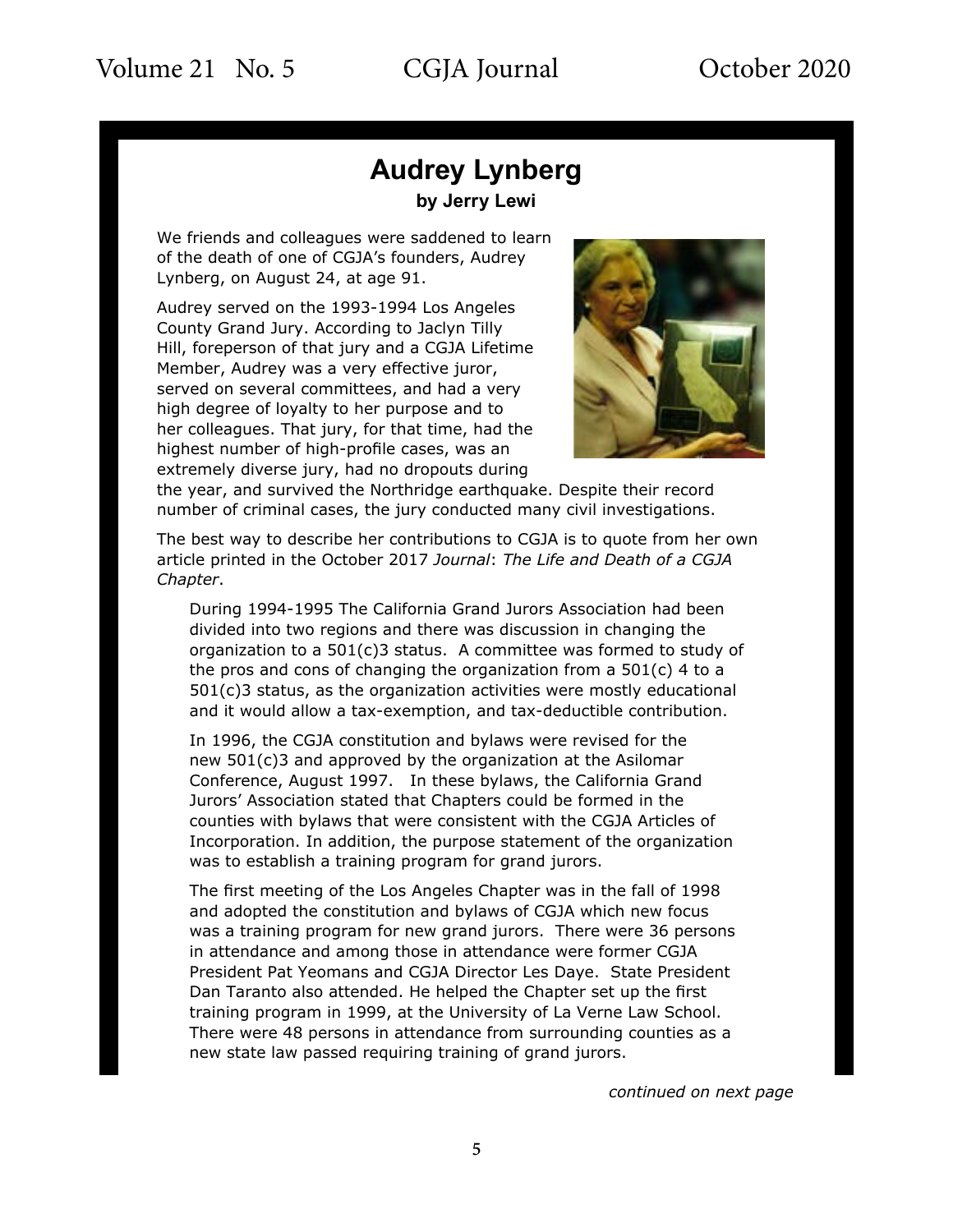#### *continued from preceding page* – **Audrey Lynberg**

Over the years, the Los Angeles Chapter, has met three to four times a year with a luncheon and outstanding speakers. During the last few years, our membership declined. However, we continued to send information yearly, to 160 former grand jurors and keep them informed of the activities of the organization.

Our board members have been honorable, serving in the different roles to fulfill our connection with the State Association. During the past 2-3 months, our board has suffered the loss of two long time members who passed away. So, we are closing our Chapter, and will continue our support of the California Grand Jurors' Association as individuals.

Audrey continued to serve as a member of the CGJA Awards Committee, emphasizing the Local Achievement Award. She received the **Angelo Rolando Service Award** (shown in photo) in 1998. Some of her early support including serving on the CGJA board in 2000 and again in 2014, supporting and attending our annual conferences. She chaired the 2014 conference in Burbank. But her main interest was the Los Angeles Chapter. She was president in 2000 and was the driving force behind the chapter until it closed.

Audrey was born and raised in Iowa and thrived in a professional career as a nurse. She led a full life of professional and community service by serving on several boards of directors and coordinating several political campaigns – as she was interested in the political issues. She was recognized by the 32nd Congressional District with the *Women of Distinction Award*. Audrey helped to develop the Children and Family Center Program at Azusa Pacific University, which continues to provide training for graduate students to serve families in the community. Audrey was president of the YWCA, where she helped develop the Wings Shelter Program and raise funds for the San Gabriel Valley Domestic Violence Program. She was on the Board of Directors of the Coalition for Victims Rights.

We celebrate Audrey's life in what she gave to us and to everyone else.

Letters *Send your thoughts or opinions on CGJA or grand jury matters to [editor@cgja.org](mailto:editor%40cgja.org?subject=)***.**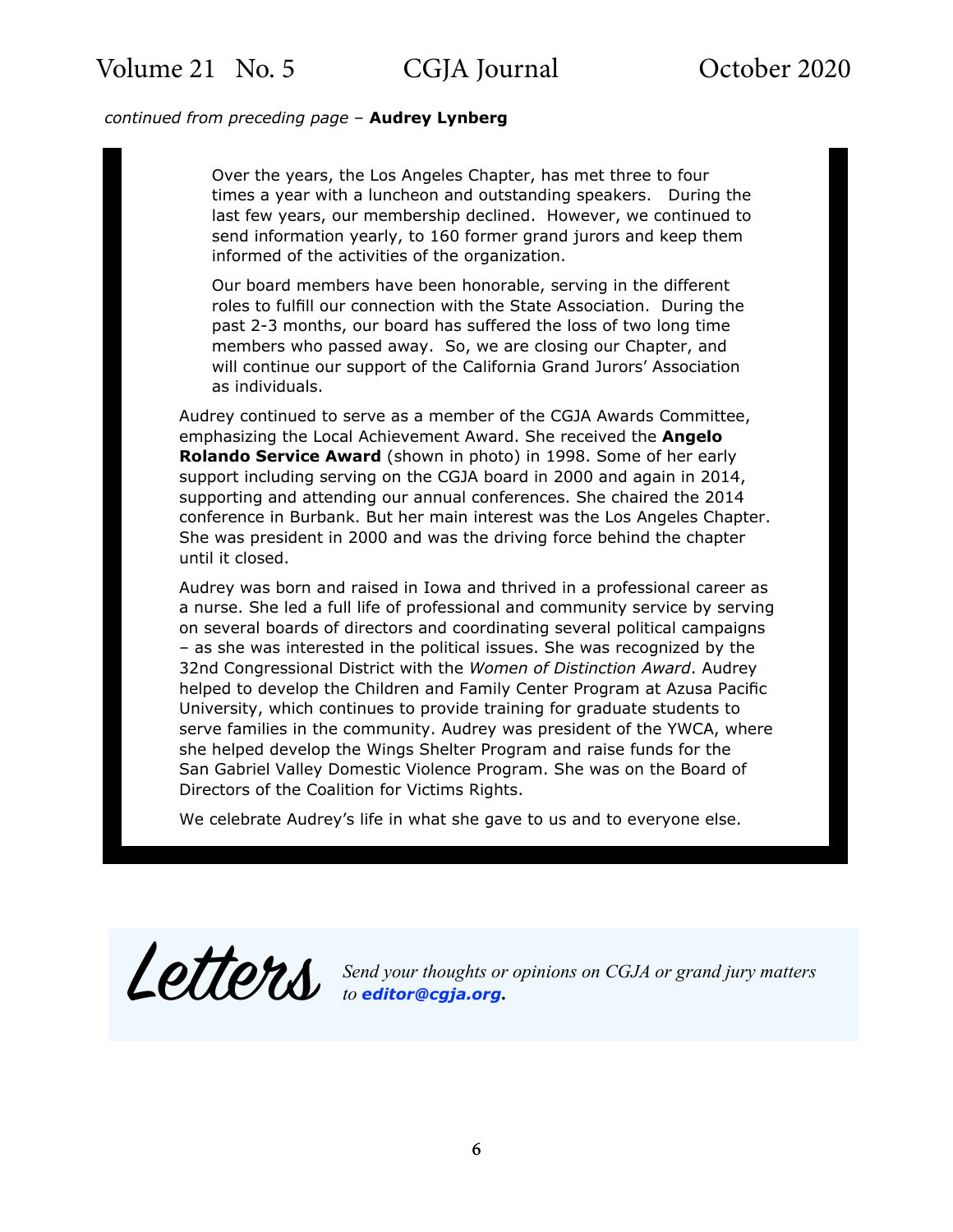## **Annual Standing Committee Reports**

**ANNUAL CONFERENCE (ACC)** - strives to present a challenging, inspiring, and informative program each year in a convenient yet popular location that will entice attendees to come early or stay after our meetings to enjoy the locale. **Chair, Lloyd Bell**

Planning for this year's conference began shortly after the conclusion of the 2019 event which was held in Sacramento. Though the program was almost complete in the early spring, the CGJA Board of Directors voted to postpone the event until next year due to Covid-19 pandemic uncertainties.

Next year's Annual Conference (2021) will be held at the Embassy Suites, San Rafael, on October 24-25, 2021, with a full complement of award

presentations, informative speakers, an update from the CGJA President, and a gala dinner on the evening of October 24. The committee will continue to monitor the pandemic situation to ensure a safe environment for our meeting.

As required by our bylaws, the Annual Membership Meeting, which is normally held concurrently with the annual conference, will be conducted electronically using Zoom technology, which will enable participants to "attend" this meeting from the comfort of their homes using their computers to participate.

Along with other business that we will conduct, our keynote speaker, Dick Spotswood from the Marin Independent Journal, has entitled his presentation "Credibility: Every grand jury's most valuable asset." We invite you to join us for this very thought-provoking presentation and to participate in this venture, which is a "first" for the CGJA.

Our committee is always seeking new volunteers who wish to volunteer their time and talents in planning and executing our annual conference. If you know of someone who would enjoy working on such an event, or if you would find it fulfilling, please let us know by sending a note to *[annualconference@cgja.org](mailto:annualconference%40cgja.org.?subject=CGJA%20ACC)*.



**AWARDS (AC)** - establishes and administers all CGJA awards and recognition, with the exception of the Lifetime Achievement Award that falls within the purview of the Board of Directors. **Chair, Joann Landi**

This year the CGJA will present **Excellence in Reporting Awards (EIR)** for a grand jury report and media coverage and the **Angelo Rolando Service Award**.

We urge our colleagues to consider presenting awards locally. While certain awards must be presented at the annual meeting, i.e., the EIR and Rolando awards, **Local Achievement** and **Certificates of Special Recognition** awards can be presented at a chapter or regional meeting. This may permit more local

people to be present to enjoy the proceedings and congratulate the honoree(s). Details are on the website at **[cgja.org/awards](https://cgja.org/awards)**.

**BYLAWS AND POLICY REVIEW COMMITTEE (BPRC) - works with** other standing committees and the board of directors to ensure that the association's governing documents are updated as needed, compliant with state law and internally consistent. **Chair, Karen Jahr**

This committee reviews any proposed amendment to the CGJA Bylaws or Policy Manual and makes recommendations regarding the amendment's content, format, and placement within the bylaws or manual. We also review newly adopted or revised committee procedures for consistency with state law, CGJA's Bylaws, and the Policy Manual and report our conclusion to the referring committee. We conduct other reviews as requested.



This past year, BPRC reviewed proposed amendments to the CGJA Bylaws related to directors' terms. We reviewed several proposed amendments to the policy manual, including those related to scheduling and conducting the annual conference and membership meeting, allowing a multi-

**BPRC** *–continued on next page*

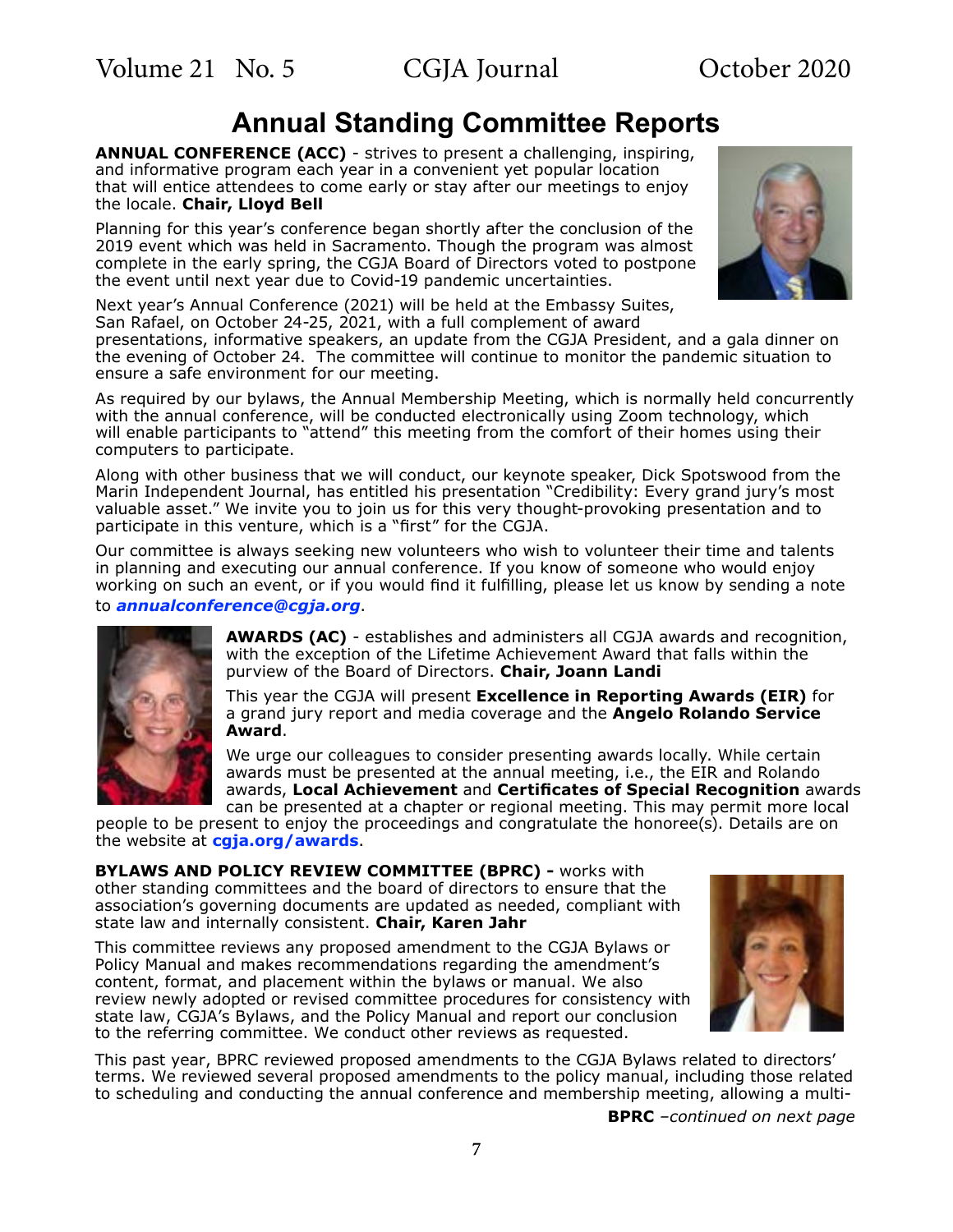#### *continued from preceding page* – **BPRC**

county chapter to nominate Excellence in Reporting awards for each member county, allowing for director elections to be held electronically, and requiring an electronic run-off election in the event of a tie vote.

The committee reviewed and provided comments on the revised procedures for the Training Committee, the Nominations-Elections Committee, and the CGJA president. We also reviewed and updated the Chapter Formation Guide.



**FINANCE (FC) -** works with the president, treasurer, and committee chairs to develop the annual budget and provide oversight of other finance-related information and activities of the association. The committee actively recruits for new members familiar with financial management principles, the nonprofit legal environment, accounting software, and administration. **Chair, Ron Zurek**

This year the Finance Committee:

- Conducted a successful 2019 year-end donation solicitation campaign.
- Conducted a monthly review of CGJA financial records and transactions, including adherence to budget.
- Compiled and facilitated approval of the 2020 CGJA budget.
- Provided timely reminders to chapters concerning their tax-filing obligations.
- Filed IRS CP 119 Form to update subsidiary CGJA chapter nonprofit status.
- Filed updated Entity Numbers for Subordinates to CGJA with the California Franchise Tax Board.
- Successfully managed finance-related issues with the assistance of the CGJA treasurer.
- Updated the Chapter Formation Guide with the latest forms and instructions.
- Forwarded financial information for 2019 to the CPA for preparation of the federal and state tax returns.
- Prepared and submitted an Annual Financial Report for the CGJA Board and membership.

**LEGAL AND LEGISLATIVE RESOURCES (LLRC) -** answers questions submitted by grand juries, grand jurors, CGJA chapter members, legal advisors to grand juries and court personnel. **Chair, Karen Jahr**

Since LLRC members are not in an attorney/client relationship with any grand jury or juror, the committee does not provide legal advice in response to the questions we receive. Instead, we make "best practices" suggestions based on the information submitted to us and on the collective experience of LLRC members. We always advise grand juries and jurors to consult with their legal advisors when they need legal advice about the grand jury or local government entities.



This past year, LLRC or its members provided responses to questions on a number of topics, including whether the court is required to fill vacancies, the propriety of a report urging citizens to contact state officials, making recommendations to a tribe, what constitutes a quorum for conducting grand jury business, how to dispose of confidential materials at the end of the term, the timing of exit interviews, whether responses should be requested for commendatory findings, and the timing for the release of individual reports.

Some of the questions were answered informally by individual LLRC members when the answer could be limited to a referral to the text of the Training Manual or the Frequently Asked Questions (FAQ) page of the association's website.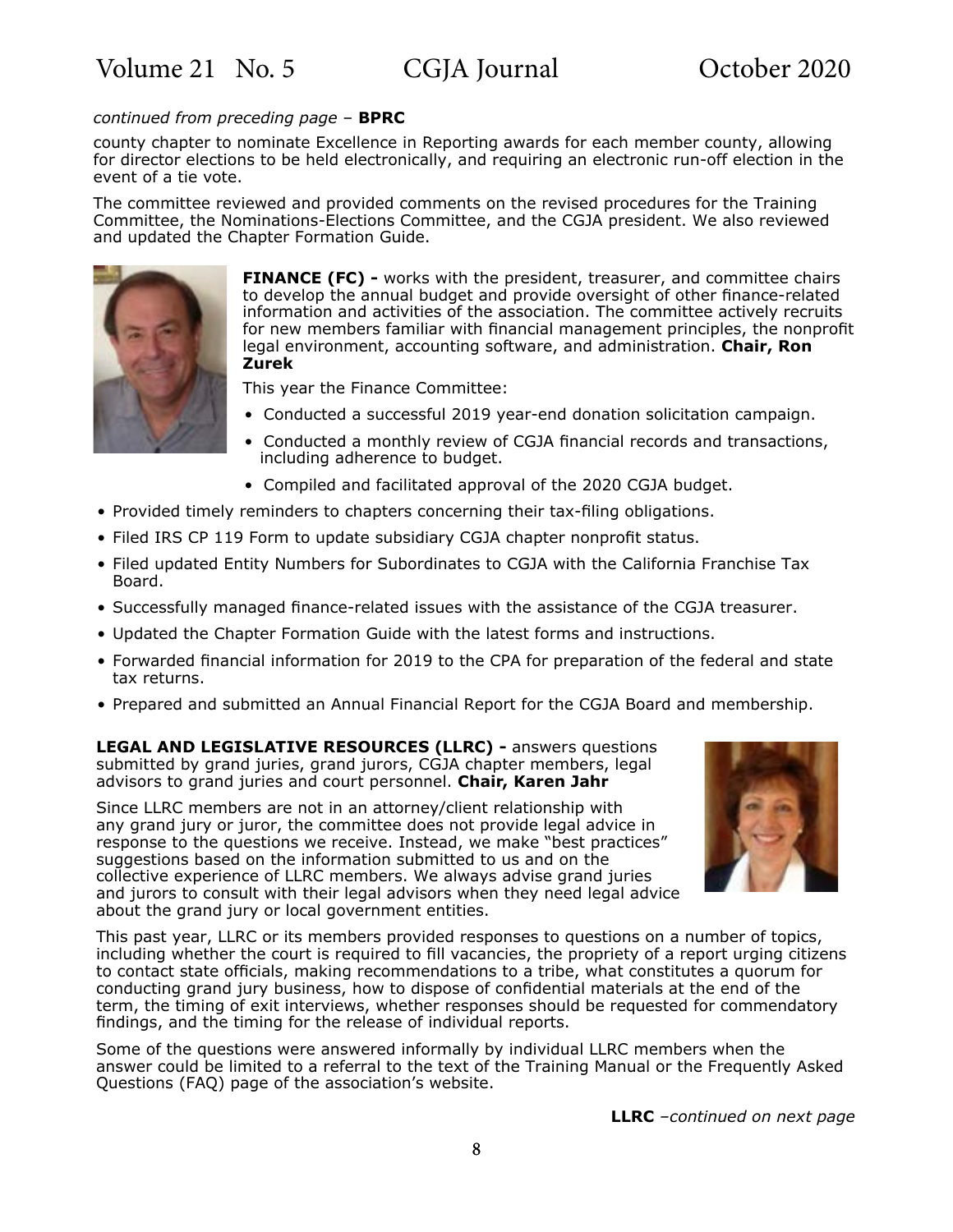*continued from preceding page* – **LLRC**

LLRC's largest project this year was to rewrite the FAQ page. We modified nearly all 60 Q&A entries for clarity and to ensure conformance with the best practice positions reflected in CGJA's training materials. We deleted several entries and substituted new ones that we concluded were of more use to the grand juries.

We updated CGJA's *Compendium of California Grand Jury Law*. We also reviewed and provided comment on the bylaws for the proposed Mendocino Chapter of CGJA.

Another function of the committee is to monitor legislation that could affect the grand jury system and provide an analysis of the bills to the board of directors. No bills related to grand jury operations were introduced this year.



**MEMBERSHIP AND CHAPTER RELATIONS (MCRC)** - manages the CGJA membership database, recruits and tries to retain CGJA members, shepherds grand jurors in each county who want to form a chapter, supports ongoing chapters, and maintains a membership-resource information database.

In January 2020, the Board of Directors added "chapter" to the name of the committee. This better represents the committee's functions and gives greater recognition to CGJA chapters. **Chair, Jim Ragan**

Voting membership has decreased over the first eight months of 2020:

from 279 at the beginning of the year to 270 at the end of August. Membership non-renewals (including deaths) are slightly up over 2019. New members are down, but Introductory Members converting to full members are up. There are four months left in the year. Our target for the end of the year is 285 members.

We welcomed one new chapter, Glenn, in October 2019 (after publication of the 2019 annual report). We currently have 25 chapters representing 27 counties (the Mother Lode represents Amador, Calaveras, and Tuolumne). We continue to help former jurors in other counties form chapters.

A regional meeting of some chapters in the Bay Area was held in June.

In supporting chapters, we have recently assigned each MCRC member to be a liaison to several chapters. to help ensure that:

- we know what chapters are doing so that we can share that information with other chapters and our membership,
- we can broadcast chapter achievements throughout CGJA,
- we can respond promptly to a chapter's request for support from CGJA,
- we can ask for chapter support to CGJA and the statewide issues we deal with when they come up,
- we can remind chapters when their reports and filings to IRS and state agencies are due, and

We have modified our Chapter Resource Documents page on our website to make it easier to find documents.

We are working on an article for the February 2021 edition of the *Grand Jurors' Journal* that will recognize our lifetime members and those who have been CGJA members for at least five years. This will then become an annual article.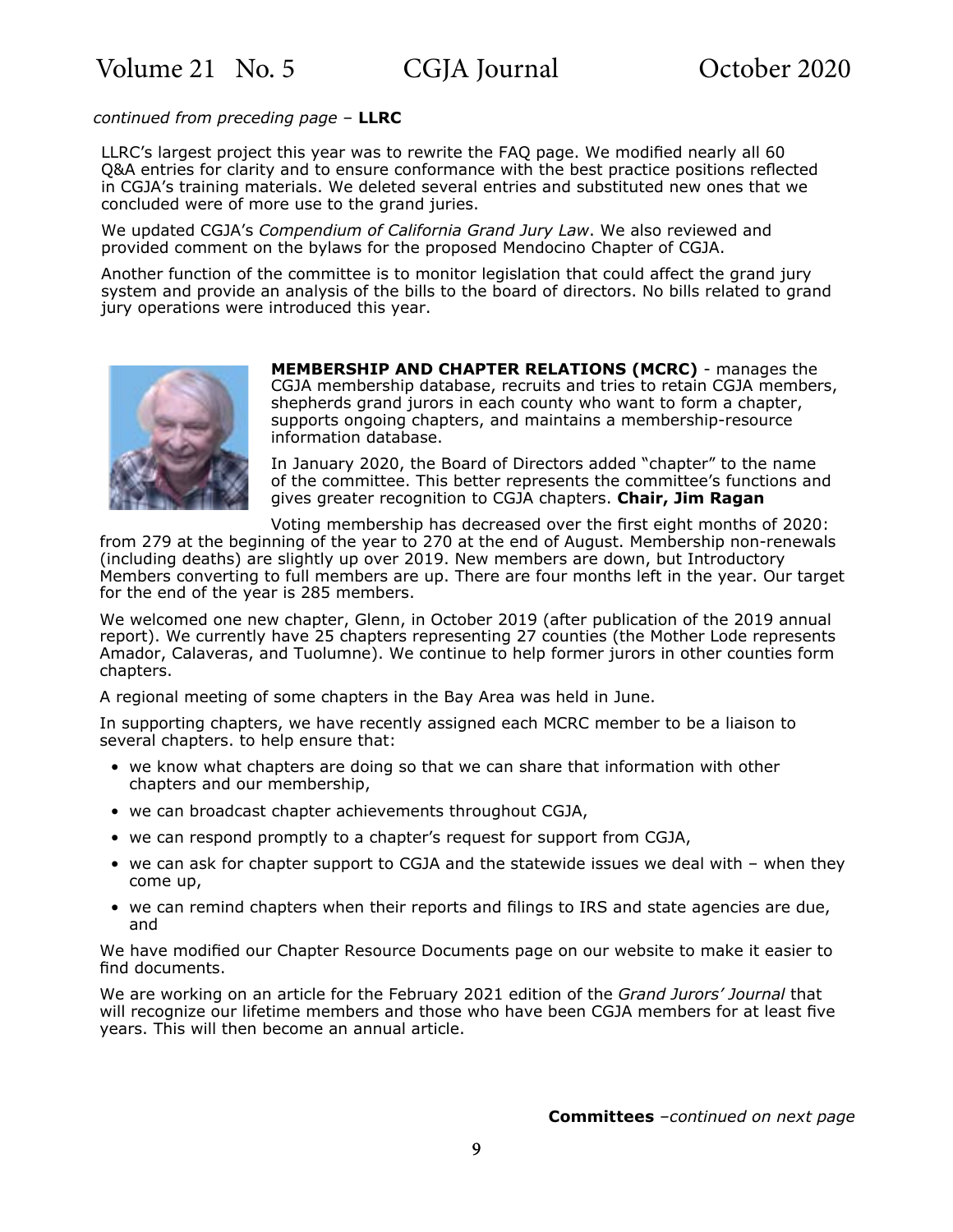#### *continued from preceding page* – **Committee Reports**

**PUBLIC RELATIONS (PRC) -** continues to present timely information about CGJA and the California civil grand jury system to our members, our chapters, sitting grand jurors, and interested others. **Chair, Jim Ragan**

#### **Website**

In January 2020, the Board of Directors moved the responsibility for the website from PRC to the relatively new Technology Committee (Tech). This reflects today's reality that virtually all standing committees use and post information on the website. The move was, therefore, to place the responsibility where it best fits within CGJA. When the website was



launched, the board would probably have assigned it to Tech if it had existed. To help ensure coordination between PRC and Tech, the webmaster continues as a PRC member and makes monthly reports.

#### **Grand Jury News**

PRC continues to manage our news blog, *Grand Jury News*, on the website. It now houses over 4,600 news and opinion articles on California civil grand juries since late 2008 – mostly on their reports and published comments about them. We organize the posted articles chronologically grouped by year (starting with the most recent article). A search capability on the blog page enables the user to search for articles based on key words such as a county, a report topic, a media source, and an author.

#### **The Grand Jurors' Journal**

The bimonthly *Grand Jurors' Journal* continues as a vibrant information vehicle to reach our members, current grand jurors, and court and county staffs. Barbara Sommer, our editor, continues to produce first-class editions. In each journal, one can find CGJA announcements, chapter news, training information, and other interest topics to readers. Our website contains Journal Archives that go back to 2001 (and even a few issues before that).

While we continue to mail a hard copy of the journal to those requesting it, the vast majority receive and read it electronically. One of the great advantages of this is that it enables us to provide electronic links where readers can find more information.

#### **CGJA News and Juror Messages**

This is a support-function for PRC. We continue to support the president and committee chairs in electronically sending messages to members and others under two conditions. The first is when the messages cannot wait for the next edition of the journal. The second is when the messages are so important that they require emphasis outside the journal. 2020 is the year that CGJA used (and continues to use) this PRC function to keep everyone informed about how grand juries, courts, chapters, and CGJA (especially in training) are addressing the COVID-19 crisis.

#### **Social Media**

Our connections are Facebook and Twitter. If you follow us on either, you will receive a notice and link whenever we post an article on our news blog. We know that we are not using social media to full benefit. We seek a member(s) to join PRC who are experienced with using social media and have the desire and time to take on this function.



**TECHNOLOGY (Tech) –** oversees and supports the technical, data, and communications resources and deploys a cohesive technology strategy across the association ensuring the security and privacy of its financial, legal, and membership information. **Chair, Lou Panetta**

The Technology Committee took on two major development projects this year.

A new custom search engine was developed to support the more focused searching of grand jury reports throughout all 58 California counties. The new search capabilities will find reports and agency responses, by topic, for

as many years as the various counties archive on their websites. This is an important tool for sitting grand juries. **Tech** –continued on next page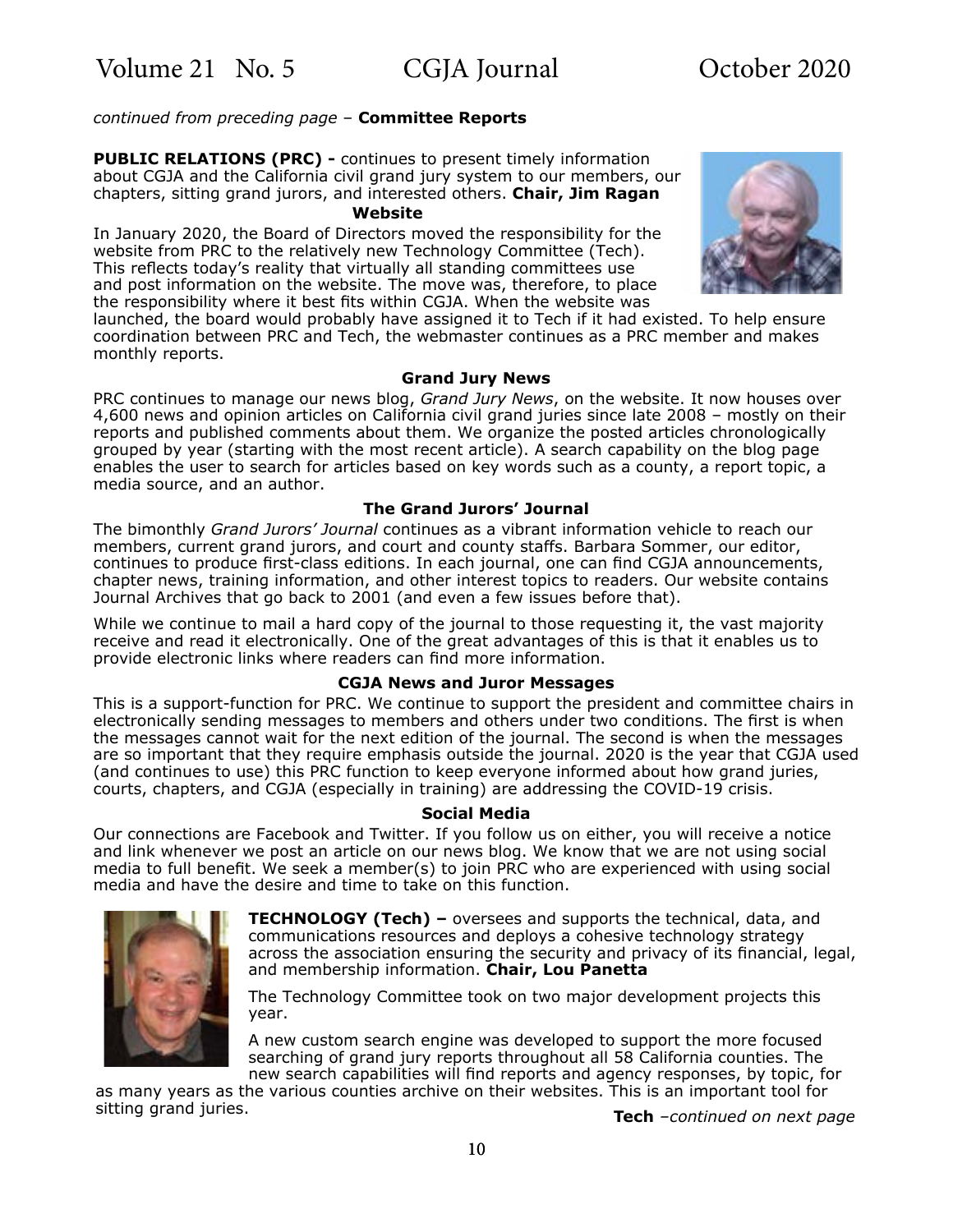#### *continued from preceding page* – **Tech**

Two Zoom accounts were established. One is dedicated to the monthly board meeting and all of the various recurring committee meetings. This replaces the WebEx account previously used. The second account is dedicated to CGJA Training, as most of our training during the pandemic is done remotely. Significant work was required for curriculum conversion and developing trainer skills for remote training.

In addition, the Technology Committee performed regular support for the association's website and the archival storage and access of the association's records in Dropbox.



**TRAINING (TC) –** develops and conducts annual training programs presented at statewide locations for new grand jurors. **Chair, Marsha Caranci**

CGJA's training year started off as it normally does – we reviewed the comments from last year's trainees and our own evaluations and updated our curriculum; we interviewed and selected a group of new trainers and planned our annual "Train-the-Trainer" face-to-face meeting in Sacramento for early April; we contacted all of the 58 counties to offer and schedule our annual two-day summer training seminars; and we scheduled four Foreperson and Pro Tem Workshops, two Legal Advisor Workshops, and seven fall Report Writing Workshops – all in regional locations.

By March, we were well positioned for another great year. Then the whole world turned upside down, requiring us to regroup. We immediately cancelled our train-thetrainer workshop and rescheduled it as a series of sessions on Zoom.

CGJA formed a Pandemic Response Workgroup who, together with our Training Committee and the Legal and Legislative Resources Committee, explored the possible alternatives for how courts might deal with extending the 2019-2020 grand jury term if needed, or delaying impaneling the new grand jury if a normal schedule wasn't possible due to the pandemic. (See more on the work of this group in their separate report which follows.)

We contacted the courts and grand juries throughout the state and learned that counties were taking different approaches. Some juries were able to finish their term on the normal schedule and the courts could impanel a new jury on time; other courts extended the term of the sitting jury by up to six months; others determined they would ask their board of supervisors to approve changing to a calendar-year term; and many delayed making any decision until they knew better how the situation would evolve.

We quickly realized that new juries would be seated anywhere from the normal July 1 date all the way to January 2021. We cancelled most of our previously planned seminars and workshops and adopted an ad-hoc approach to our training schedule. We also found that as situations changed, which has been almost daily, there was little certainty about whether in person or remote training would be the best alternative. We were asked to provide our first in-person training in late June, another in early July, and yet another in early August. But most counties realized that training remotely would be the only practical and safe solution for juries who were being impaneled this summer and fall.

We set up our licensed Zoom account and learned how to use it; we studied YouTube videos and had a number of Zoom training sessions for some of the veteran trainers who had the technological capabilities to train remotely, and then started bringing on additional members of the training team. We had our first fully-remote training session on Zoom the second week in August and have been conducting these sessions weekly since.

Like the rest of the world, we quickly adapted to the Zoom approach to training and have learned how to share our interview videos, conduct interactive sessions using breakout rooms, and make the best of the experience – all while teaching new jurors from the safety and comfort of our own homes. But it has been a lot of work, and we appreciate the efforts and time that all members of our training team have put into this.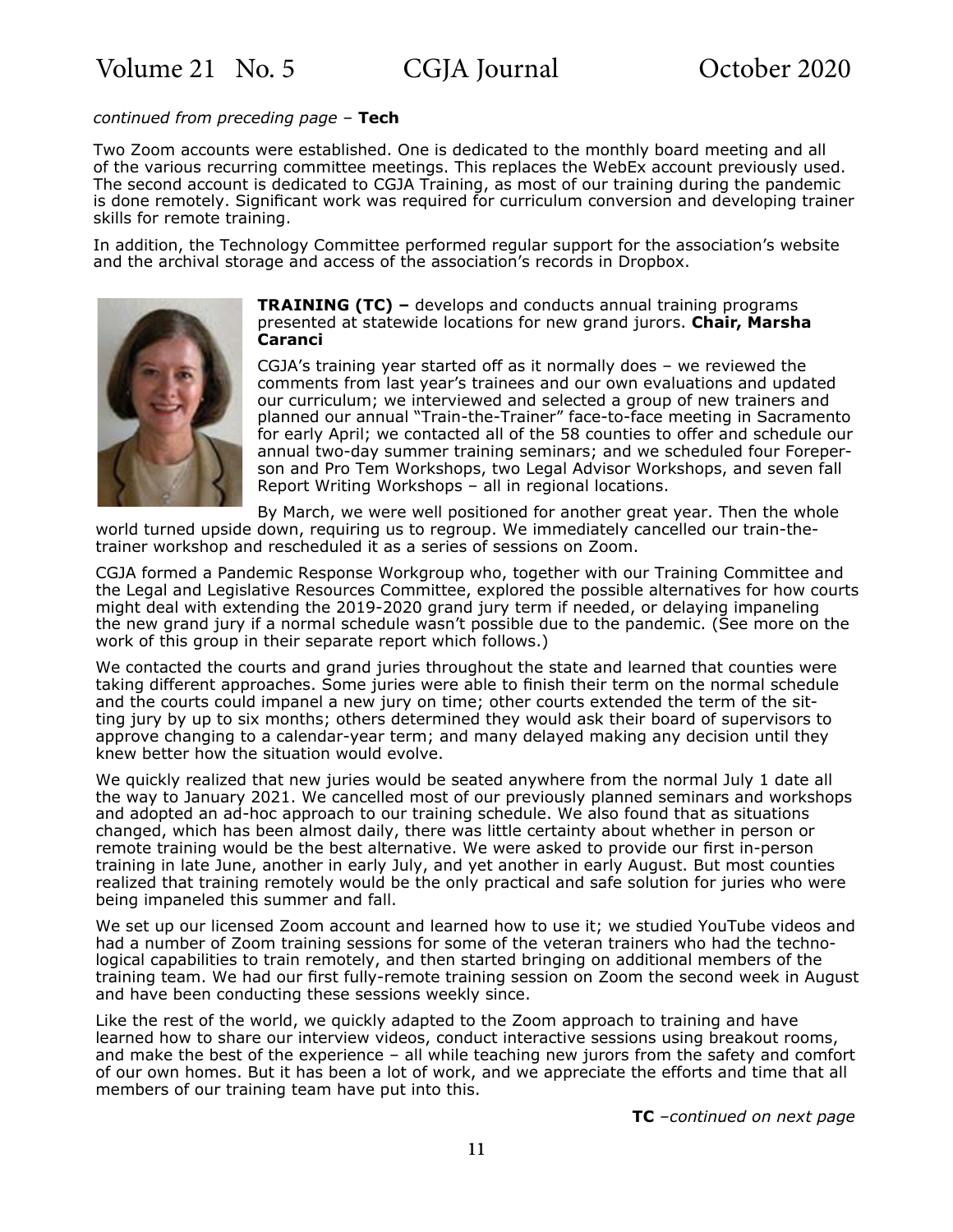#### *continued from preceding page* – **TC**

As of press time for this report, we will have trained three grand juries in person and sixteen via Zoom, and will have conducted two Foreperson and Pro Tem Workshops on Zoom. We have several additional remote training seminars scheduled for this fall, one in-person training, one more Foreperson and Pro Tem Workshop, two Legal Advisor Workshops, and a number of Report Writing Workshops. And then we will start again in January, providing training either in-person or remotely to all of those grand juries that will be impaneled in December or January, another Foreperson and Pro Tem Workshop, and many more Report Writing Workshops – all to accommodate the various impanelment dates. What a strange year!

In the meantime, grand juries are developing their own approaches to meeting remotely if needed, conducting investigations and interviews that way, and getting their work done (even if their term is shortened). We are here to help – we have added helpful hints to our training programs on how to deal with these challenges, and have provided additional information on the CGJA website.

We are impressed with how everyone involved with the grand jury system has dealt with the challenges they face, and how the courts have come up with some creative ways to meet their constitutional mandate to impanel a grand jury every year – even during a pandemic. We hope for and look forward to returning to some semblance of "normal" in 2021.

I want to thank all of our trainers and support volunteers for their dedication to our effort to provide training to California's civil grand juries. And I would like to express our sorrow in having lost two colleagues this past year who played an important part in the development of the CGJA training program: Sherry Chesny, the founder of the program, who passed away last November after a long and difficult time with Alzheimer's; and Ron Miguel, who was with Sherry at the outset and who contributed to our program right up to within weeks of his passing in June after a short illness. They will be missed.

#### **PANDEMIC RESPONSE COORDINATION WORKGROUP**, **Co-chairs, Karen Jahr and Marsha Caranci**

In early March, several of us active in CGJA began discussing the possible effects of COVID-19 social-distancing guidelines on grand jury operations and the courts' ability to recruit applicants for the 2020/2021 term.

Soon, superior courts and grand juries were turning to CGJA for best-practice advice about these issues. We began collecting as much information as possible about what the courts were doing about the duration of the 2019/2020 grand jury's term and their recruitment efforts for the next term so that we could act as a clearinghouse for this information.

On March 29, CGJA President Larry Herbst appointed the Pandemic Response Coordination Workgroup to coordinate the association's responses to the challenges posed by the pandemic.

The workgroup contacted the Judicial Council's Legal Services Office and the head of the Jury Improvement Project to discuss with them how grand juries can conduct business remotely, whether and how the current juries' terms could be extended, and how and when to recruit and impanel the 2020/2021 grand jury. Our communications with the courts were posted on the presiding judges' own network and distributed to the members of the California Judges' Association. We also contacted court executive officers, grand jury legal advisors, grand jury liaisons, sitting forepersons and jurors, and CGJA chapters to let them know what steps we were taking and to invite their input.

Our discussions and analysis of state law resulted in a series of communications with the grand juries' stakeholders and culminated with the CGJA website posting and email distribution of our most recent document, "*[Coping With COVID](https://cgja.org/coronavirus-guidelines)*."

This document provides our best practice advice regarding extended-term and shortened-term grand juries, how juries can effectively hold plenary and committee meetings and conduct interviews, how they can inquire into detention facilities as required by PC §919 if facility tours are unavailable, how to remotely write and edit reports, and how jurors can communicate with each other and establish a collegial team. The webpage also contains most of the earlier communications prepared by the workgroup.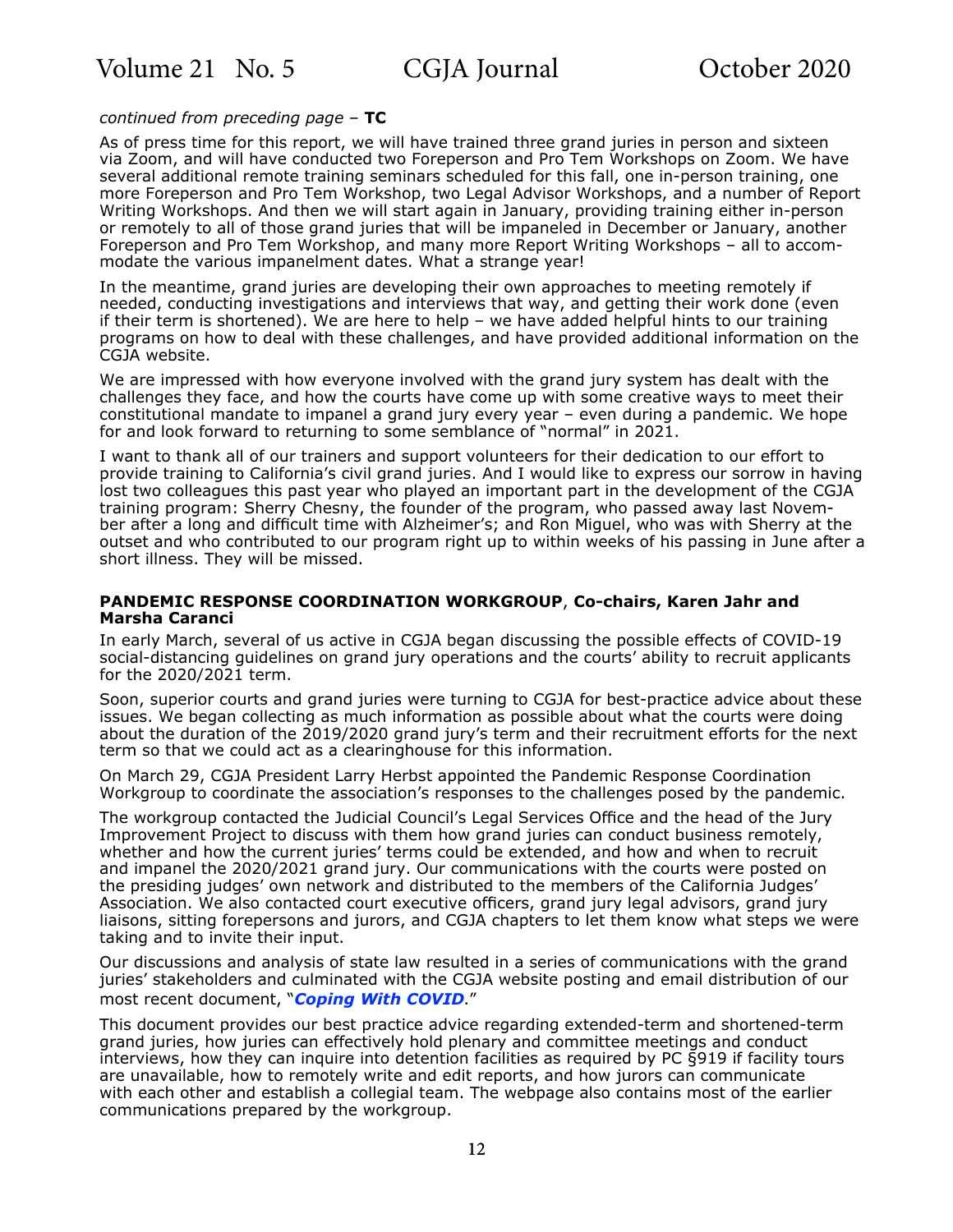# **2020 Volunteer Roster**

Fulfillling CGJA's many purposes and functions requires the commitment of many people.

#### **Executive Committee**

Larry Herbst, chair (President) Lou Panetta, vice-chair (Vice President) Lloyd Bell, member (Member-at-large) Travis Gibbons, member (Treasurer) Barbara Sommer, member (Secretary)

### **Standing Committee and Working Group Members**

### **Annual Conference Excellence** in

Jim Ragan **Audrey Lynberg, chair** Kathy Wylie **Awards Bylaws and Policies**  Joann Landi, chair **Chapter Relations**

### **Angelo Rolando Service Award**

Joann Landi, chair **Finance** Jerry Kunkle

**Certificate of Special Recognition**

## **Reporting Award** Lloyd Bell, chair **Resources** Chuck MacLean, vice-chair Barbara Sommer, chair Karen Jahr, chair Tom Borden **Richard Faenzi** Teri Goldner, vice-chair **Janet Clark Clark Ray Frisbie Bill Harvey Travis Gibbons Lanny Lanny Larson** Karin Hern **Colleen Leahy Mary Lou Oliver Colleen Leahy Colleen Leahy** Jerry Lewi **Local Achievement Award** David Mulford

# **Review**

Audrey Lynberg **Karen Jahr, chair** Jim Ragan, chair Terrie Stevens **Karin Hern** Marin Hern Dave Chapel Joann Landi Janet Clark Jim Ragan **Rich Knowles** 

Lloyd Bell Ron Zurek, chair Diane Lloyd Medsie Bolin **Mediate Bolin Lloyd Bell, vice-chair** Kathy Mastako Keath North Travis Gibbons, treasurer Terrie Stevens Medsie Bolin, asst. treas. Marsha Caranci Karin Hern Terrie Stevens **Dianne Hoffman** 

# **Legal and Legislative**

# **Membership and**

- Barbara Sommer Marsha Caranci, vice-chair Dianne Hoffman, db manager **Nominations-Elections**
	- Tim Hafner, co-chair Lou Panetta, co-chair Ray Frisbie Joann Landi Birgit Sale Carolyn Stinemates **Volunteers** *–continued on next page*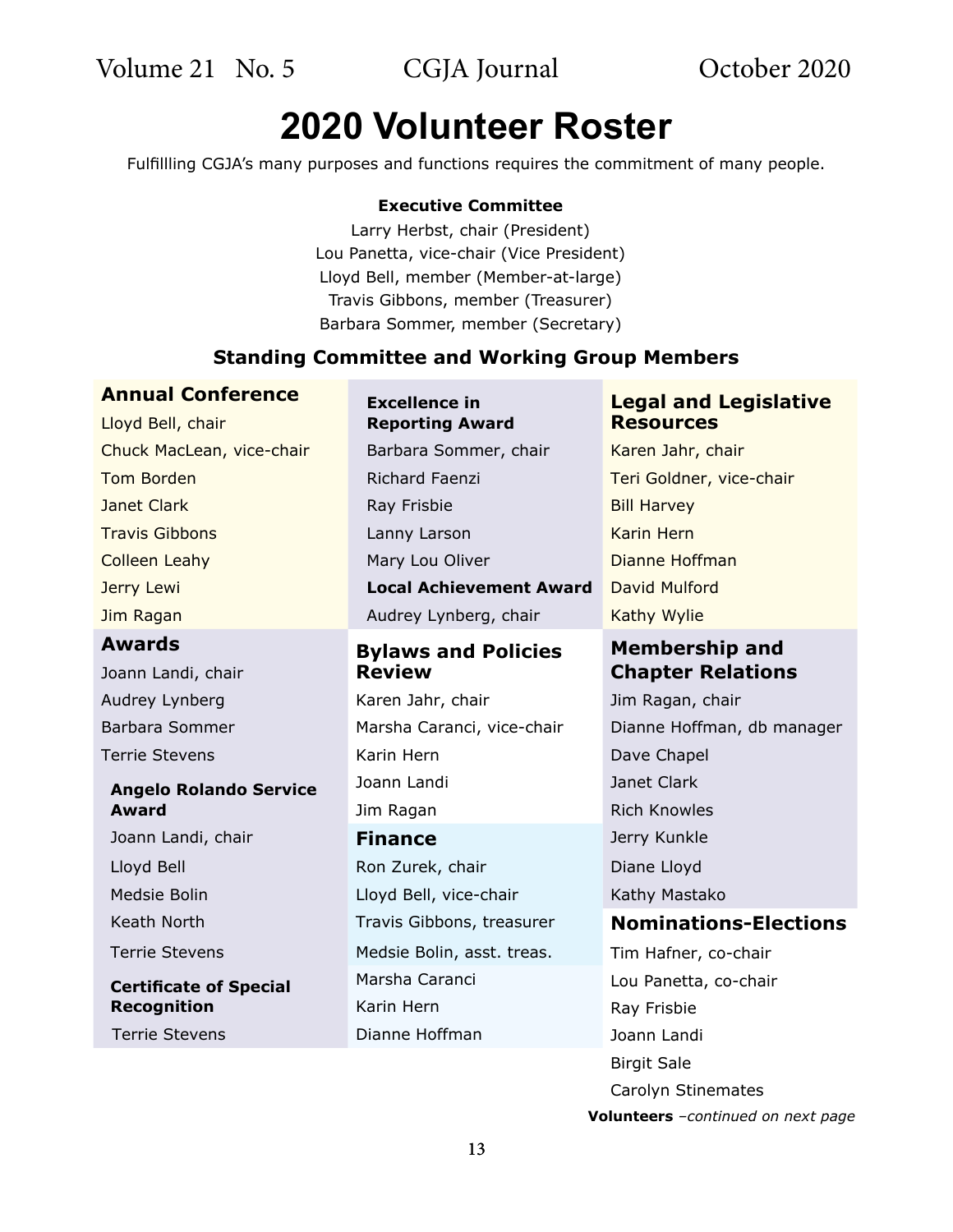#### *continued from preceding page* – **Volunteers**

- Marsha Caranci, Chair **Leslie Lea Leslie Lea Chair Chair** Diane Lloyd Medsie Bolin, vice-chair **Diane Lloyd** Steven Loreus Travis Gibbons, secretary Cheryl Nelson Bob Morse **Ken Adair** Pat Pavone David Mulford **Pat Pavone** David Mulford Bernadette Cheyne **Public Relations** Lou Panetta Bob Finlayson **Matter Carol Perry Lewi, chair** Carol Perry Teri Goldner Travis Gibbons Lynn Pidal Laura Griffin **Markov Markov Jim Ragan** Jim Ragan Jim Ragan John Heckel **Technology** Pat Randolph Karen Jahr Lou Panetta, chair Bruce Rawding **Jerry Lewi Trainer Trainer** Birgit Sale Lou Panetta Medsie Bolin, chair Dee Schweitzer Jim Ragan Marsha Caranci Jon Tonsing **Curriculum** John Heckel **Pandemic Response**
	-

**Tellers** Teri Goldner **2020 Trainers** Judy Lazenby, chair **Bill Harvey** Manus Ren Adair **Kris Desmond Carol Perry Carol Perry Medsie Bolin** Nel Griscomb **IIm Ragan** Marsha Caranci **Public Relations** Birgit Sale Bernadette Cheyne Jim Ragan, chair **Medsie Bolin, chair Karen Deeming** Jerry Lewi, vice-chair **Marsha Caranci** Marsha Caranci Lucy Dilworth Joann Landi, secretary **Solution Landi** Bob Finlayson Barbara Arietta **Program Administration** Travis Gibbons Larry Herbst Marsha Caranci, chair Teri Goldner Barbara Sommer **Shirley Boracci** Caura Griffin **Technology** Medsie Bolin Bill Harvey Lou Panetta, chair Laura Griffen John Heckel Ron Zurek, vice-chair Karen Jahr Karen Jahr Karin Hern Larry Herbst **Market Landi** Joann Landi Karen Jahr **Training Contract Studies and Sudi Lazenby Contract Studies and Security Lewi** 

# Karen Jahr, chair **Karen Jahr** Karen Jahr **Coordination Workgroup**

Marsha Caranci **Marsha Caranci Narsha Caranci, co-chair** Jim Ragan Marsha Caranci, co-chair Bob Finlayson **Karen Jahr, co-chair** Karen Jahr, co-chair Teri Goldner Bill Harvey Larry Herbst